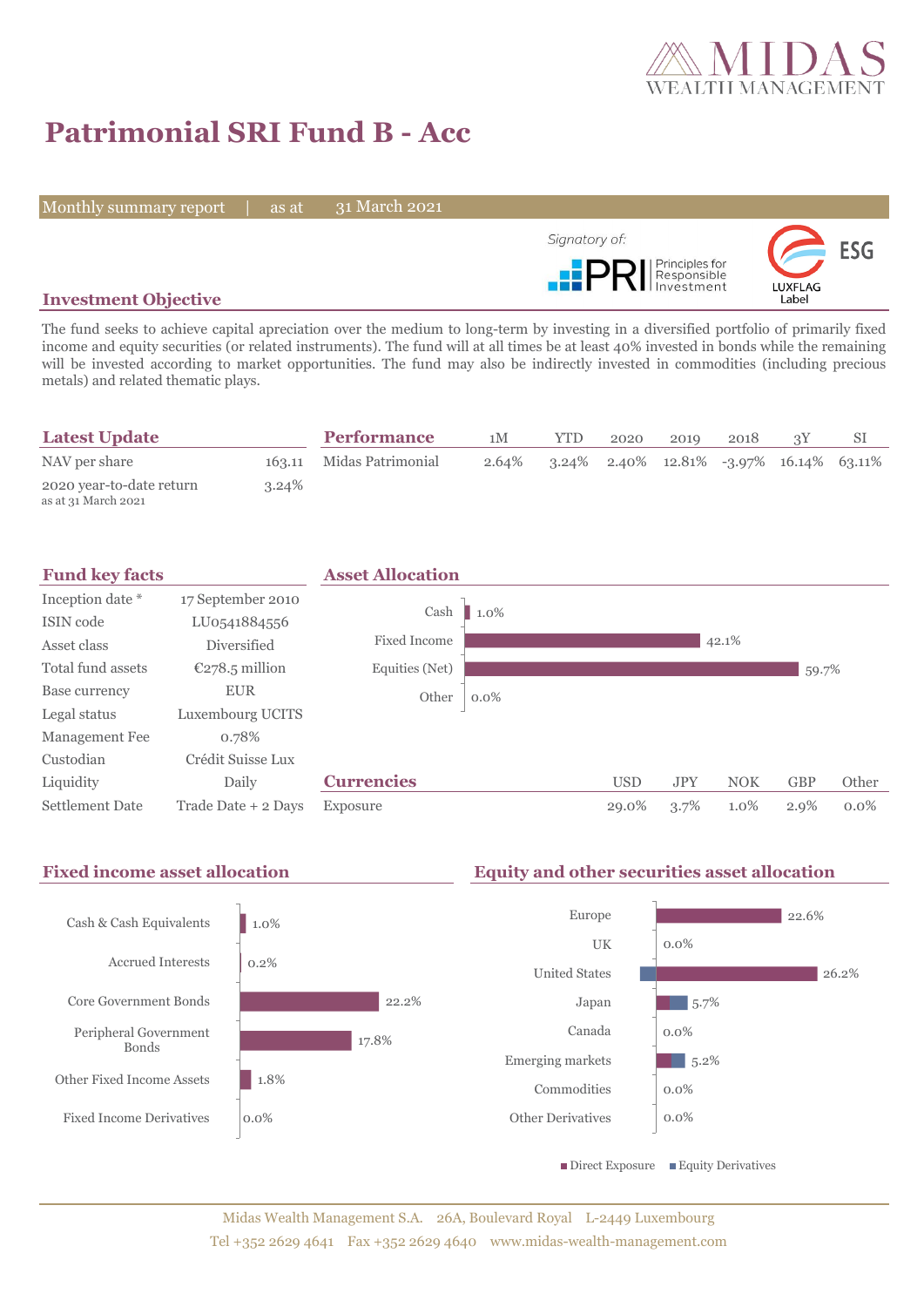

## **Patrimonial SRI Fund B - Acc**

Monthly summary report  $\overline{\phantom{a}}$  as at

31 March 2021

| Top 10 fixed income holdings            | Rating | Weight  | <b>Fixed income rating breakdown</b> |         |       |       |
|-----------------------------------------|--------|---------|--------------------------------------|---------|-------|-------|
| BTPS: BTPS 0.35 02/01/25                | BBB-   | $3.3\%$ |                                      |         |       |       |
| BUNDESSCHATZANW: BKO 0 03/11/22         | AAA    | $2.9\%$ | AAA                                  |         | 28.0% |       |
| BTPS: BTPS 1 07/15/22                   | BBB-   | 2.6%    | AA                                   |         | 20.0% |       |
| SPANISH GOV'T: SPGB o 01/31/26          | $BBB+$ | 2.5%    | А                                    | $9.4\%$ |       |       |
| NETHERLANDS GOVT: NETHER 3 1/4 07/15/21 | AAA    | 2.5%    | <b>BBB</b>                           |         |       | 35.0% |
| HELLENIC REPUBLI : GGB 4 3/8 08/01/22   | $BB-$  | $2.3\%$ | <b>BB</b>                            | 7.6%    |       |       |
| IRISH GOVT: IRISH 1 05/15/26            | A      | 2.1%    | $\mathbf B$                          | $0.0\%$ |       |       |
| SPANISH GOV'T: SPGB 0.4 04/30/22        | $BBB+$ | 2.0%    | <b>CCC</b>                           | $0.0\%$ |       |       |
| FRANCE O.A.T.: FRTR 0 02/25/22          | AA     | $2.0\%$ |                                      |         |       |       |
| REP OF POLAND: POLAND 0 02/10/25        | $A-$   | 1.8%    | <b>NR</b>                            | $0.0\%$ |       |       |

| Top 10 equity holdings    | Sector                        | Weight  | <b>Equity sector breakdown</b> |            |
|---------------------------|-------------------------------|---------|--------------------------------|------------|
| <b>BROADCOM INC</b>       | <b>Information Technology</b> | $2.3\%$ | <b>Consumer Discretionary</b>  |            |
| AMAZON.COM INC            | <b>Consumer Discretionary</b> | $2.3\%$ | <b>Consumer Staples</b>        | 3.0        |
| <b>MICROSOFT CORP</b>     | <b>Information Technology</b> | 2.1%    | Energy                         |            |
| <b>PROSUS NV</b>          | <b>Consumer Discretionary</b> | 2.0%    | Financials                     |            |
| UNIBAIL-RODAMCO-WESTFIELD | Real Estate                   | $2.0\%$ | Health Care                    |            |
| PAYPAL HOLDINGS INC       | <b>Information Technology</b> | 1.9%    | <b>Information Technology</b>  |            |
| <b>ASML HOLDING NV</b>    | <b>Information Technology</b> | 1.8%    | Industrials<br>Materials       | - 6        |
| UNITEDHEALTH GROUP INC    | Health Care                   | $1.7\%$ | <b>Communication Services</b>  | -5.<br>4.3 |
| <b>IQVIA HOLDINGS INC</b> | <b>Health Care</b>            | 1.7%    | Utilities                      | $0.0\%$    |
| <b>L'OREAL</b>            | <b>Consumer Staples</b>       | 1.6%    | <b>Real Estate</b>             | -6         |





 $\blacksquare$  7.8%

#### **Thematics breakdown Top 5 funds and other holdings**

| Allianz China A-Shares                           | 2.8% |
|--------------------------------------------------|------|
| iShares STOXX Europe 600 Oil & Gas UCITS 2.0%    |      |
| iShares S&P 500 Financials Sector UCITS ETI 1.9% |      |
| iShares EURO STOXX Banks 30-15 UCITS ET 1.1%     |      |
| iShares STOXX Europe 600 Basic Resources I 1.0%  |      |